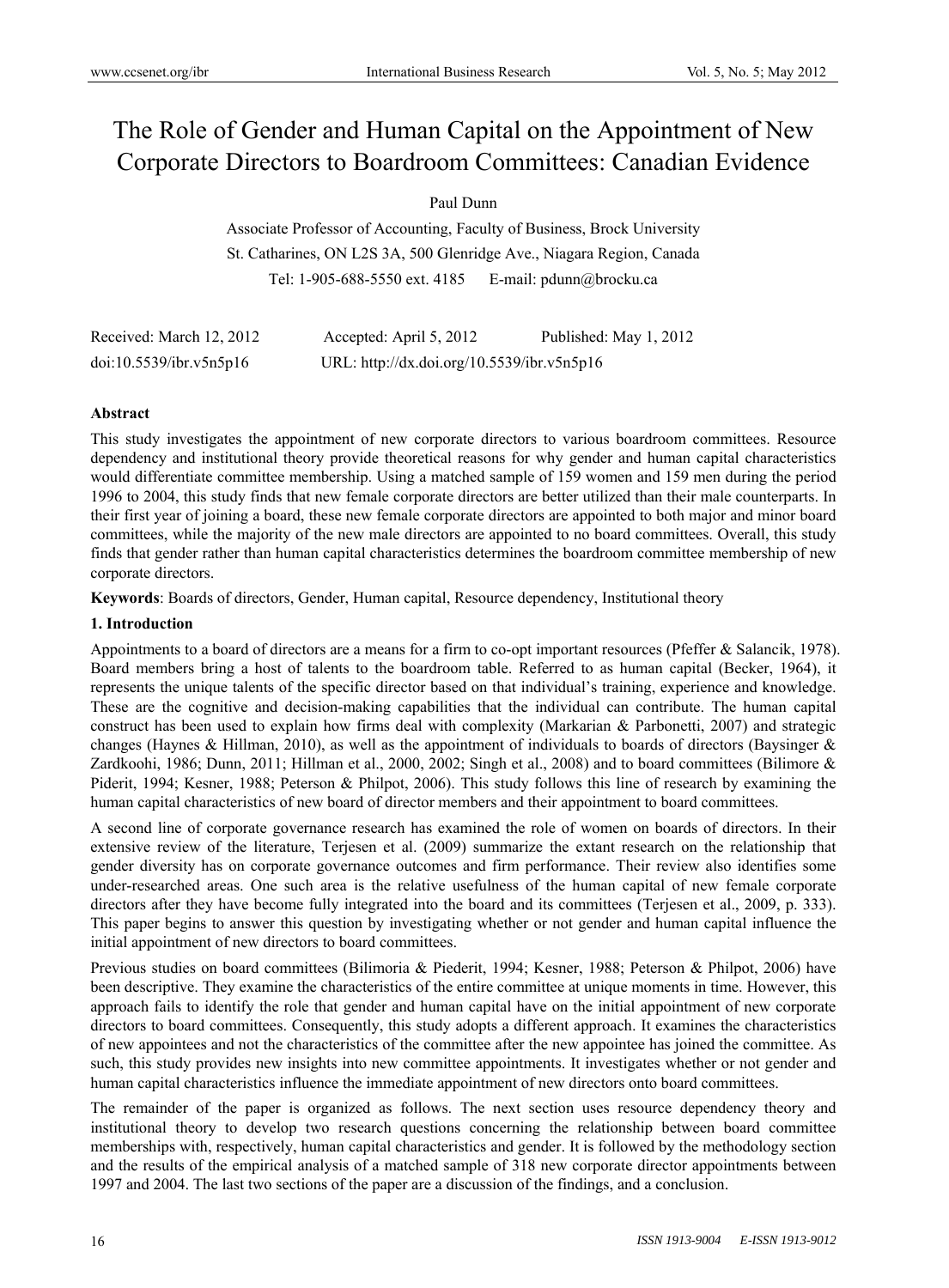# **2. Theories and Research Questions**

# *2.1 Resource Dependency and Human Capital*

Resource dependency theory argues that firms need access to critical resources in order to survive. One way of gaining those resources is through the firm's board of directors. "When an organization appoints an individual to a board, it expects the individual will come to support the organization, will concern himself with its problems, will favorably present it to others, and will try to aid it." (Pfeffer & Salancik, 1978, p. 163). Directors provide these resources through a variety of ways. For example, they are the visible face of the firm adding prestige and legitimacy (Bernardi et al., 2002). A firm will appoint prestigious individuals to its board just before it makes an initial public offering of its stock in order to increase the legitimacy of the firm and thereby reduce its cost of capital (Certo, 2003; Chen et al., 2008). Directors also provide strategic advice and counsel (Carpenter & Westphal, 2001; Lorsch & MacIver, 1989). Researchers find a direct link between the composition of the board and the formulation of strategy (Haynes & Hillman, 2010; Judge & Zeithamal, 1992; Markarian & Parbonetti, 2007) as well as its subsequent impact on the financial performance of the firm (Baysinger & Butler, 1985). Finally, directors serve as links with the firm's external environment (Lester et al., 2008). Interlocking directorships help to diffuse innovation (Chua & Petty, 1999) and managerial practices (Davis, 1991; Geletkanycz & Hambrick, 1997). Overall, directors provide expertise and advice; they act as communication channels for receiving and transmitting information between the firm and its external constituents, as well as obtaining commitment and support from its external environment; and directors provide the firm with prestige and legitimacy (Pfeffer & Salancik, 1978; Zahra & Pearce, 1989).

Different firms need different critical resources in order to survive (Pfeffer & Salancik, 1978) and so they will strategically appoint various individuals to their boards of directors (Hillman et al., 2000). A critical resource that all directors bring to the boardroom is their human capital. Human capital refers to the individual's education, knowledge, skill and experience (Becker, 1964). Individuals are appointed to boards because it is anticipated that their specific human capital will be of use to the firm. As such, a firm will strategically appoint individuals to its board who have the skill sets that the firm requires. Furthermore, a firm may even rearrange the composition of its board as the resource needs of the firm change (Hillman et al., 2000).

Female corporate directors bring a different perspective (Zelechowski & Bilimora, 2004), knowledge and skill set (Hillman et al., 2000; Peterson & Philpot, 2007; Singh et al., 2008) to the boardroom. There are many advantages to having women on corporate boards. Diversity enhances creativity (Watson, et al., 1993) and innovation (Torchia et al., 2011). Diverse boards are better at dealing with complexity (Markarian & Parbonetti, 2007) and strategic change (Haynes & Hillman, 2010; Nielson & Huse, 2010). By putting women on the board, the firm is signalling that it values the other women who are working within the firm (Bilimoria, 2006). Female directors become their role models.

Diversity is also valued by external constituents, such as institutional investors (Gillan & Starks, 2000), and as such, many firms want this to be made known. Firms with female directors tend to advertise that fact by providing pictures of the members of the board in their annual reports (Bernardi et al., 2002). Even though these photographs tend to portray women as being less powerful and less influential than men (Buujaki & McConomy, 2010) the appearance of gender diversity, nevertheless, enhances social acceptability. Diversity increases the perceived legitimacy of the board of directors and therefore of the firm.

Women tend to have different professional experiences than their male counterparts (Nielson & Huse, 2010). Female directors tend to hold advance degrees, have broad non-business backgrounds, and join more firms at faster rates than their male counterparts (Hillman et al., 2000). Singh et al. (2008) find that British female directors are more likely to have MBA degrees and international work experience. Overall, women tend to bring a different set of human capital resources to the boardroom table.

So, the research question becomes: do the qualifications of female directors influence their appointment to board committees? The empirical evidence is mixed with respect to the influence of human capital on committee membership. Both Kesner (1988) and Bilimore and Piderit (1994) find that outside directors and individuals who have business backgrounds tend to be appointed to the powerful board committees, such as audit, nominating and compensation. Peterson and Philot (2006), on the other hand, find that human capital characteristics do not differentiate membership on the powerful board committees.

It is, therefore, an open question as to whether or not the human capital characteristics of female corporate directors influence their utilization on board committees. Furthermore, it is not known whether new corporate directors are appointed to committees immediately upon joining the board. Previous studies (Bilimore & Piderit, 1994; Kesner, 1988; Peterson & Philot, 2006) were cross-sectional, at unique moments in time, and, as such, they did not examine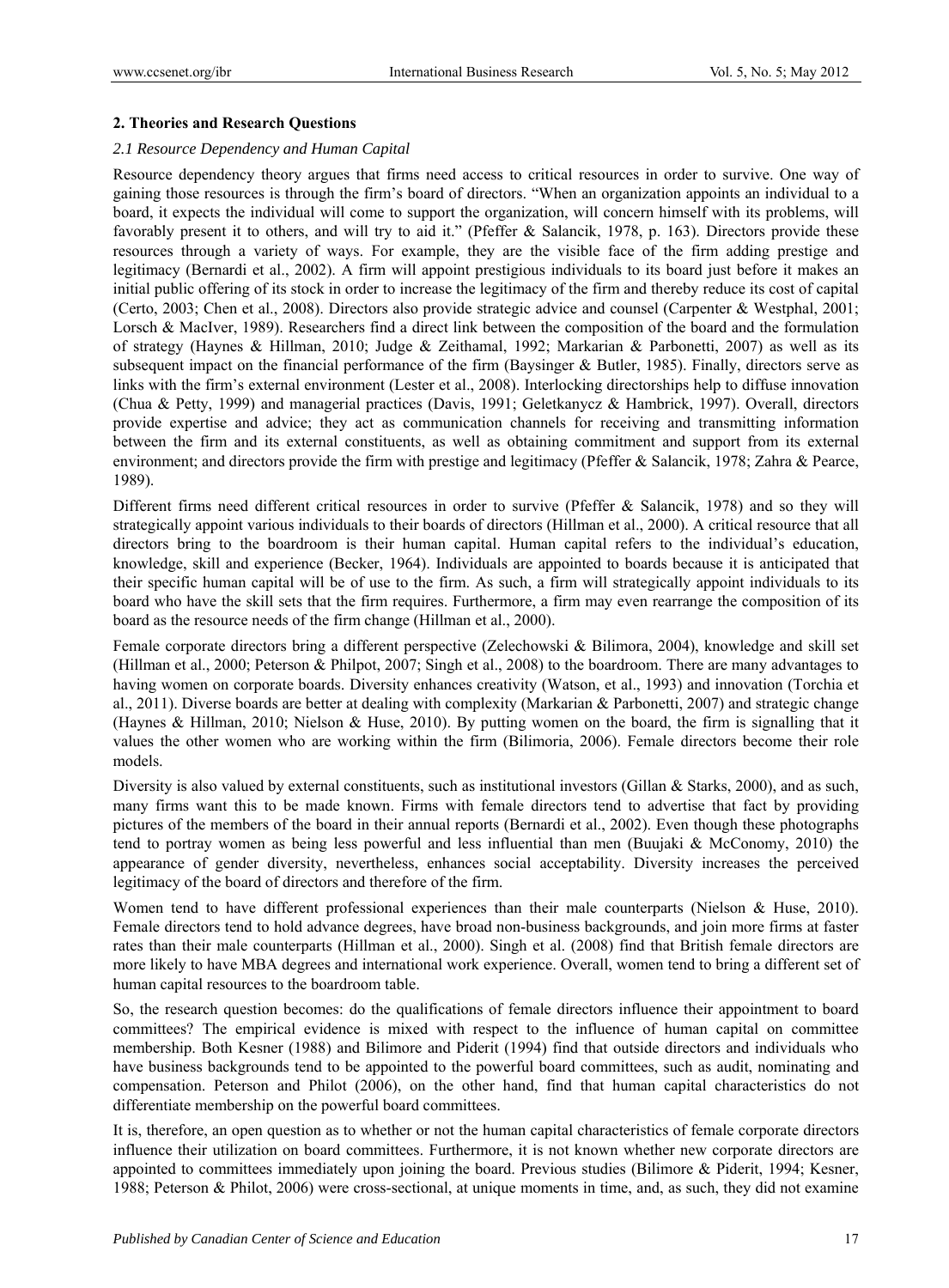the timing of the board committee appointments. So, the first research question concerns whether or not the qualifications of new female corporate directors influences their immediate appointment to committees upon joining the board of directors.

RQ1: Does human capital influence the appointment of new female corporate directors to boardroom committees?

## *2.2 Institutional Theory and Gender*

Institutional theory argues that firms adopt various policies and procedures, not in order to improve their operations, but rather to enhance their perceived legitimacy (DiMaggio & Powell, 1983; Meyer & Rowan, 1977; Scott, 1995). Firms that conform to socially accepted patterns of behavior are less likely to have their activities challenged or questioned. As such, they have greater access to the resources required for their survival because there is less perceived uncertainty and risk associated with the firm.

However, institutional theory also posits that firms will often decouple organizational structures from actual operations (Meyer & Rowan, 1977). Structures may be incorporated as window dressing, designed to convey the image of propriety without actually being linked with the firm's activities. For example, a firm may appoint a woman to its board of directors, not to increase firm value, but rather to demonstrate that the board is diverse. In order to maintain diversity, when a woman leaves the board she may very well be replaced with another woman (Valenti, 2004). Using a sample of board appointments by Fortune 1,000 firms from 1990 to 1999, Farrell and Hersch (2005) find no stock market reaction to the announcement of a woman being appointed to a board of directors (Note 1). However, they do find that women are more likely to be added to boards that have low or no female representation. Furthermore, in order to maintain diversity, when a woman leaves the board she is more apt to be replaced with another woman. They note: "This does not imply that women added to a board are not qualified (e.g., we do not observe a negative share price effect), just that there is a preference given to adding a female board member until the diversity goal is met." (Farrell & Hersch, 2005: 104). This suggests tokenism. Female directors are simply being used to convey the appearance of social legitimacy. In other words, women may serve a more figurehead function than a genuine role. They may be window dressing (Note 2) and decoupled from having a truly effective influence by not being appointed to any committees, or, if appointed to committees, then to minor ones.

This bias may be more evident in the first year of a female director entering the boardroom if she is not utilized on any committees. Furthermore, if there really is gender bias, then the reverse pattern would apply to men. In other words, relative to new female corporate directors, men in their first year of joining a board of directors would tend to be appointed to more committees, and would tend to be appointed to the more powerful and influential ones. This gives rise to the second research question.

RQ2: Does gender influence the committee appointments of new board of director appointees?

## **3. Methodology**

## *3.1 Sample and Data*

A comprehensive database of Canadian corporate directors is the Financial Post (FP) *Directory of Directors* that contains information on business men and women who are directors and executives of Canadian companies. The information in the database is provided by the individuals or by their firms. The 2004 FP list contains the names of 17,169 senior managers of whom 14,863 are men and 2,306 are women.

Because there are more male corporate directors than female directors, the sample selection began by identifying a group of new female corporate directors. Of the 2,306 women in the 2004 FP database, only 526 were listed as sitting on at least one corporate board of a publicly traded company. The 2004 proxy statement was read for each company on which the woman served as a director. If the individual was on the board of more than one company, then the proxy statements of all the companies were read to identify her earliest board appointment. The intention was to obtain, as far as possible, a sample of directors who were 'newbies'. That is, for each director, this was her first appointment to the board of a publicly traded company. This resulted in a sample of 159 women appointed to 159 different boards. No two women in the sample were appointed to the sample board in the same year.

A second sample was drawn, of male corporate directors. A similar procedure was followed. A random selection of men was drawn from the 2004 FP database. The 2004 proxy statement was read for each company on which the man served as a director. If more than one firm was listed, then the proxy statements for all the firms were read to identify the earliest appointment. If the year of his earliest appointment matched the year of one of the women in the sample, then that man was included in the male sample of directors. This was a very labor intensive process to ensure, as far as possible, that sample of male directors were also 'newbies' who had been appointed to the boards of publicly traded companies in the same year as each of the 159 female new appointees and that this was their first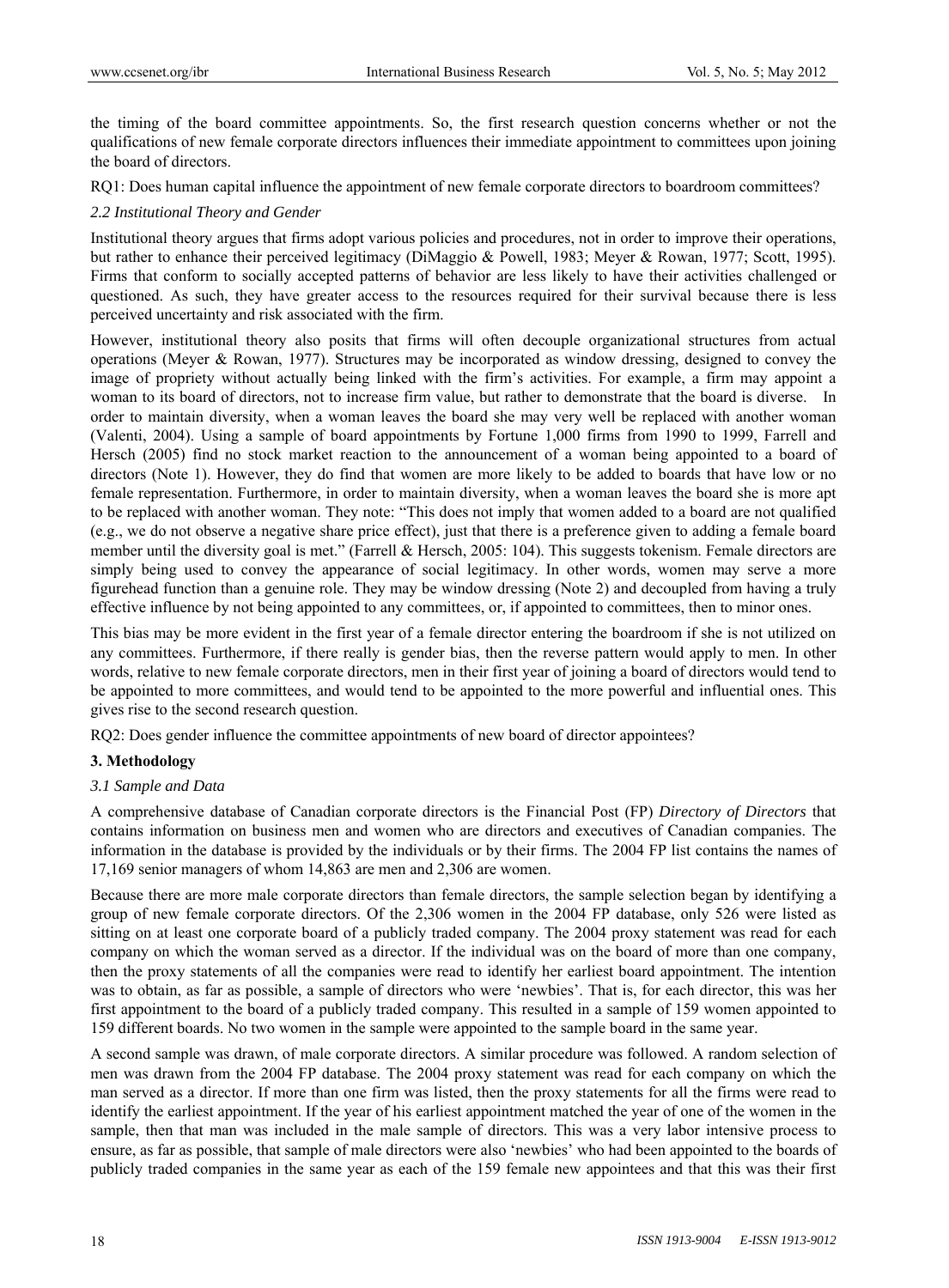appointment to the board of a publicly traded company. Furthermore, the selection process ensured that no two men in the sample were appointed to the same board in the same year.

The result is a matched sample of new corporate directors who were appointed to boards in the same year. For example, eighteen women were new appointees to boards in 2000 (Table 1). These women were matched with eighteen men who were also new appointees to boards in 2000. Since all the data had to be gathered by hand, it was impossible to match the sample on any criteria other than gender, year of appointment, and being the first appointment to the board of a publicly traded company. Also, the sample period is restricted to board appointments after 1997 because of data availability limitations. Proxy statements prior to 1997 are unavailable on the Ontario Securities Commission database www.sedar.com.

## Insert Table 1 Here

The year the new director was appointed to the board was designated as the focal year. Demographic information about the firm, the board of directors, and the new corporate director was obtained from the focal year proxy statement. The proxy statement for the year subsequent to the focal year was read to identify the board committees, if any, that the new director sat on.

#### *3.2 Data Analysis*

In order to answer the research questions the data are analyzed using two approaches. The first is a test for statistical differences between the two matched samples with respect to (a) their human capital characteristics, and (b) their appointments to board committees within the first year of becoming a director. The second set of tests examines the causal factors that contribute to committee membership. The following model is used:

## Committee  $=f$  (gender, human capital, controls)

Consistent with other empirical studies on board committee appointments (Bilimoria & Piderit, 1994; Kesner, 1988), a logistic regression is used because, as Peterson and Philpot (2006, p. 187) note, the results of the logistic regression "indicate the direction and magnitude of each variables influence, holding the other [variables] constant, on the odds of committee membership (Cohen et al., 2003)." The variables are defined in the next section.

# *3.3 Variables*

*Gender* is a dichotomous variable coded 1 if the new board appointee is a woman and 0 if a man.

Board committees were segregated into major and minor committees, consistent with previous research (Bilimoria & Piderit, 1994; Kesner, 1988; Peterson & Philpot, 2006). The three major committees are *audit*; *governance*, which includes corporate governance and nominating; and *compensation*, which includes compensation and human resources. *Minor* are all the other board committees. *None* means that the new appointee sits on no board committees within one year of being appointed to the board of directors.

Hillman et al. (2000) developed a four-way classification of directors that is applicable to the American business environment. However, their typology masks the uniqueness of various types of business executives in Great Britain (Singh et al., 2008). Nor does it capture the uniqueness of Canadian directors with respect to individuals who have general support skills and those who have specialized expertise (Dunn, 2011). Consequently, following Dunn (2011), a five-way classification is used in this study. *Insiders* include current and former officers of the firm, as well as the firm's founder and the founder's family. *Business experts* are individuals who are CEOs or senior executives at either public or private for-profit firms. *Specialists* are professional bankers, lawyers, accountants, geologists, and engineers. *Generalists* are those who are management consultants or corporate directors. *Service providers* are individuals who are employed by universities, hospitals, the government and its agencies, as well as non-profit social and cultural organizations. Dichotomous human capital variables are created to capture the human capital of each new appointee based on whether or not the individual is an insider, business expert, specialist, generalist, or service provider.

Two control variables are added: *service* and *size*. There is an uneven distribution of people in various occupational sectors based on gender. A greater percentage of women are employed in the public sector (government and community services) than the percentage of women who work in the private sector. Also, those women who work in the private sector tend to be employed in service industries. In developed western economies, 84.3% of women in 2007 were employed in either public or private services while only 61.1% of the men were in the services sector (International Labour Organization, 2008). Furthermore, there tend to be more female directors in financial and service industries than in other sectors of the economy (Bilimoria, 2006; Bujaki & McConomy, 2010). So, the dichotomous variable, *service,* is added to control for whether or not the firm that appoints the new director is in the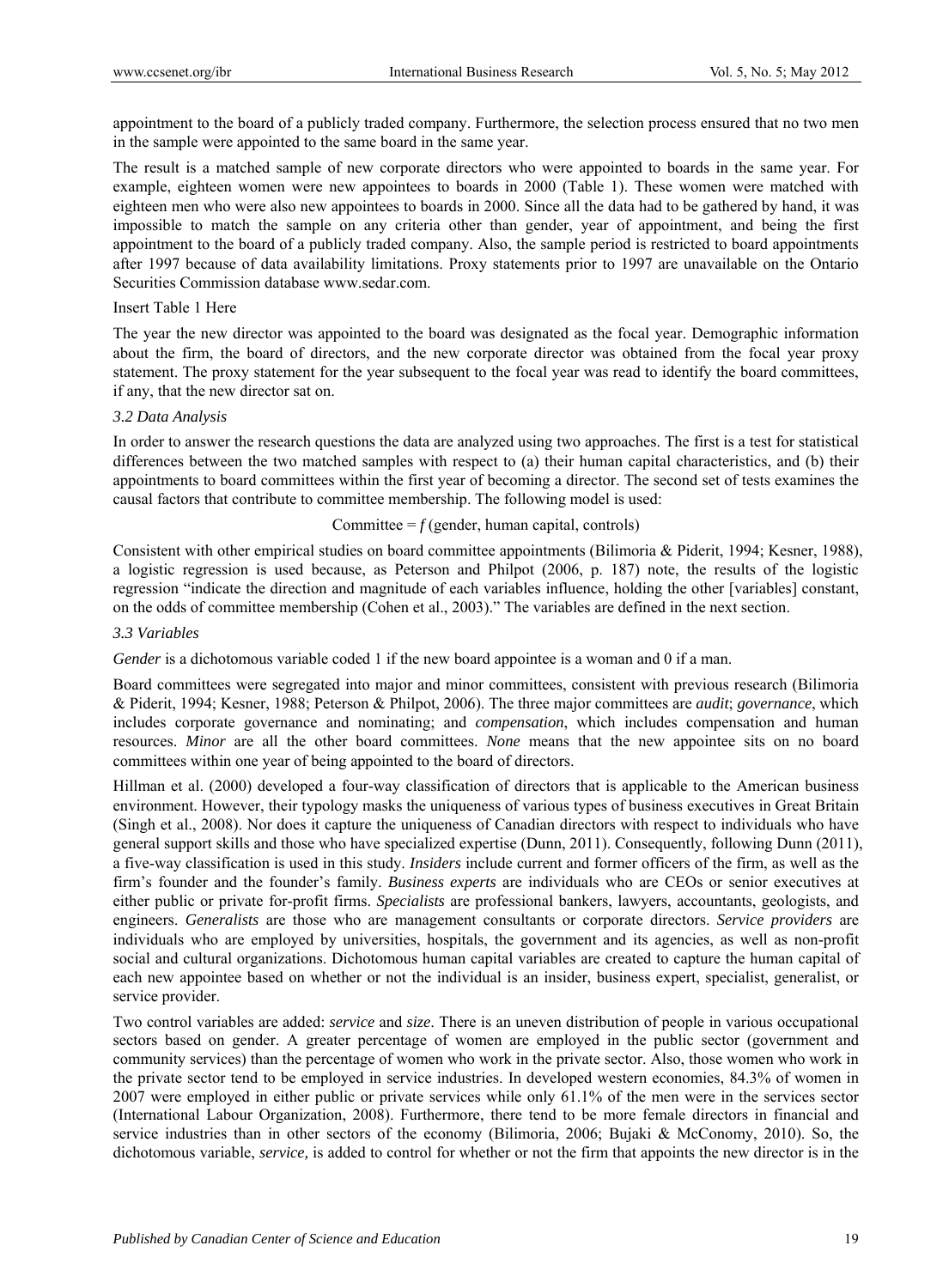service sector. The service sector includes both financial institutions (SIC Division H) and service industries (SIC Division I).

*Size* is added as a control variable. It measures the number of individuals on the board of directors in the year in which the new appointee is appointed to the board. In a study of nearly 7,000 firms from 1990 to 2004, Linck et al. (2007) find that although board size tends to remain constant at 7.5 individuals, smaller (larger) firms are more likely to have smaller (larger) boards. Therefore, the model controls for the size of the board. It is added because a small board may mean that the new director is more apt to be appointed to a board committee in order to share the work load.

## **4. Results**

#### *4.1 Committee Appointments*

Table 2 summarizes the utilization of new board appointees within one year of joining a board of directors. New female corporate directors are appointed to more board committees than are their male counterparts. The women serve on an average of 1.18 committees, while the men serve on an average of 0.48 committees. This difference is statistically significant ( $p < .001$ ).

#### Insert Table 2 Here

In their first year of being appointed to the board, women are appointed to more audit committees, more governance committees, more compensation committees and more minor committees than are the new male directors. These differences are all statistically significant ( $p < .001$ ). Furthermore, men are more likely to serve on no committees. Over half (58.49%) of all new male appointees sit on no committees within one year of being appointed to the board of directors, whereas only 18.86% of the women sit on no committees. This difference is statistically significant (p <.001). Overall, these results indicate that gender influences board committee membership. Women are more likely than men to be utilized by being appointed to committees.

#### *4.2 Human Capital and Gender*

Table 3 provides the human capital characteristics of the new boardroom appointees. There are only two statistically significant differences between the men and women. A statistically greater percentage of the men are business executives ( $p < .05$ ), while a statistically greater percentage of the women are service providers ( $p < .001$ ). There are no other statistical differences with respect to their backgrounds as insiders, specialists or generalists. These results are consistent with Singh et al. (2008) and Peterson and Philpot (2007) who also find that men are more likely to be business executives, while women are more likely to be service providers relative to their gender counterparts.

#### Insert Table 3 Here

#### *4.3 Utilization of New Directors*

The results of the regressions are contained in Table 4. The coefficient of the *gender* variable is positive (indicating female) and statistically significant (at  $p < 0.01$  or better) in each of the first four regressions. There is a high correlation between being a new female corporate director and being appointed to the audit committee, the governance committee, the compensation committee, as well as to a minor committee. However, the coefficient of the *gender* variable is negative (indicating male) and statistically significant ( $p < .001$ ), for being appointed to no board committees. Overall, the results indicate that, within their first year of joining a board of directors, women are more likely to be appointed all types of committees, whereas men are more likely to be appointed to no committee.

#### Insert Table 4 Here

The results also indicate that human capital characteristics rarely influence board committee appointments. Specialists and generalists are positively associated with being appointed to the audit committee, while a business expert is less likely to be appointed to the governance committee. Human capital is not related with being on the compensation committee or with being appointed to a minor committee. Insiders, however, are more likely to be appointed to no board committees.

Of the control variables, size matters only with respect to the audit committee and no committees. None of the control variables is significant with respect to any other board committees.

Overall, the results of this study indicate that (a) women are utilized more than men for board committee work, (b) men are more likely to be on no committee than on a committee, and (c) human capital characteristics, with the exception of being an insider, do not influence board committee membership.

# **5. Discussion**

Previous studies on board committees (Kesner, 1988; Bilimoria & Piederit, 1994; Peterson & Philpot, 2006) have noted that women tend to be marginalized and as such they have raised doubts about their effectiveness as corporate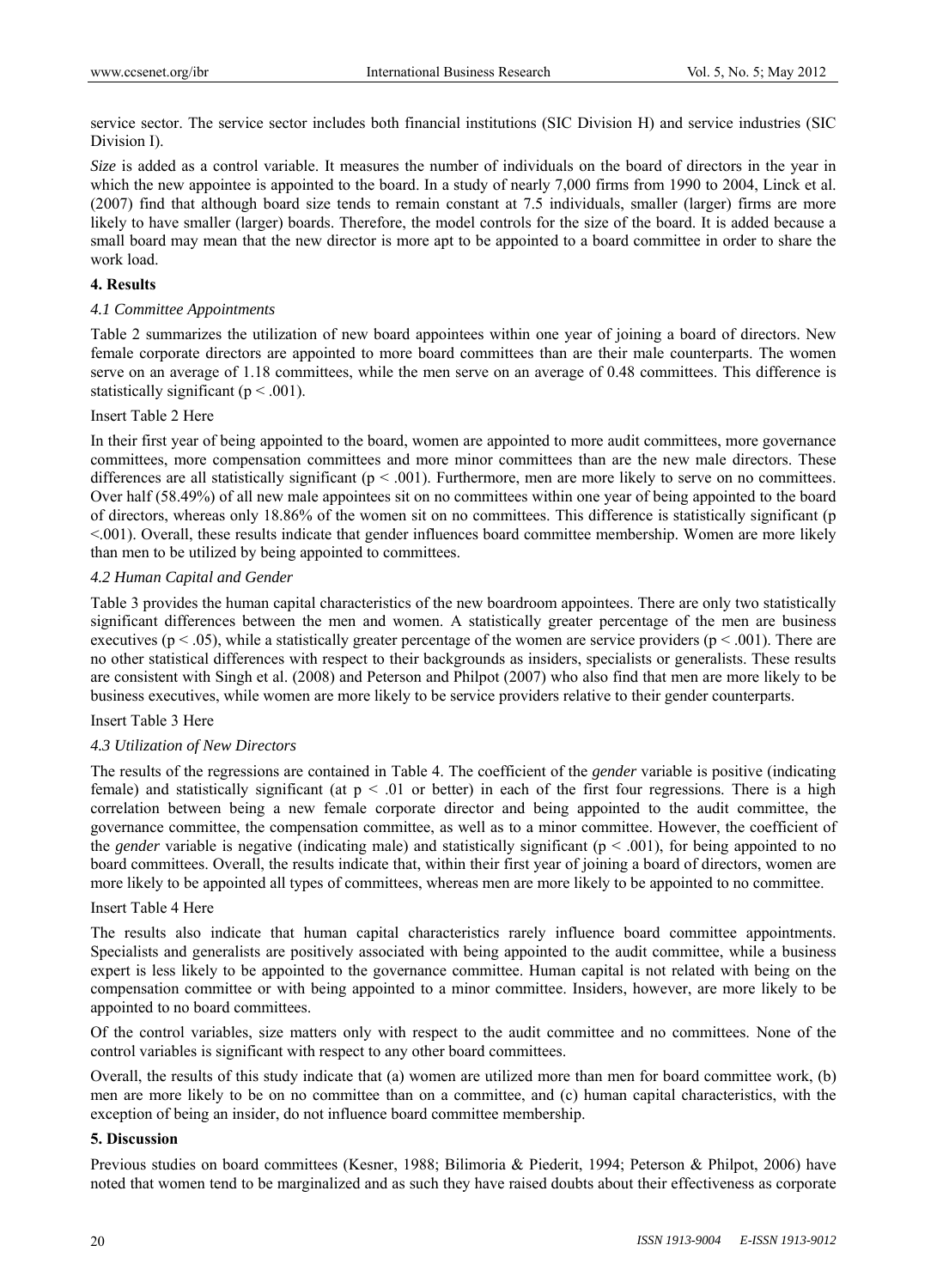directors. The implication of those studies is that female directors may be mere window dressing. However, the results of this study confute that position. The female corporate directors in this study serve on all types of board committees within one year of entering the boardroom.

The results reveal that women are utilized more than men for board committee work. Within one year of their appointment to the board the vast majority of the women are given board committee responsibilities. Of those women with committee duties, most are appointed to the powerful board committees such as audit, governance, and compensation. This suggests neither tokenism nor window dressing. These are important board committees that have critical control and oversight responsibilities. They ensure that management is operating in the best interest of all stakeholders and that management is being remunerated in an appropriate manner. These are not committees that are taken lightly.

The findings are also consistent with the recommendations of the Dey Report (Dey, 1994). The Dey Report, which was commissioned by the Toronto Stock Exchange, "continues to be used as a foundation upon which other reports on governance of Canadian corporations are built." (Leblanc & Gillies, 2003, p. 1). Guideline number nine recommends that boardroom committee members be outside directors. This study shows that Canadian firms are following that recommendation. They are strengthening their corporate governance by excluding insiders from serving on board committees. Insiders are excellent at providing advice and counsel because of their specialized firm-specific knowledge. However, they lack the independence to objectively serve the board through committee work.

The results also indicate that men are not being utilized on board committees. Fifty-eight percent of the new male appointees are put on no board committees within one year of their appointment to the board. This is surprising. Why would a firm not make use of the talents and skills of these men? Forty-five percent of the new male appointees are business experts. These are CEOs who have the training and experience to help direct the strategic affairs of another firm, and yet, most have no committee duties.

A possible reason is provided by the results of this study. New appointees are being appointed on the basis of their gender rather than their skill set. Peterson and Philpot (2006) find that board committees already have a statistically significant number of business executives on them. Board committees do not need another business executive. But they could do with a woman, regardless of her unique skill set. Women may be placed on board committees for the same reasons that they are placed on boards. As was mentioned above, diverse groups have been shown to improve strategic decision-making. Women bring a new perspective that is just as valuable to board committees as it is to the entire board. Appointing a woman to a committee, regardless of her human capital characteristics, may improve the committee's performance simply because she has joined the committee.

This suggests that future researchers should investigate how effective women are on their various committees. For example, the performance of the committee could be measured both before and after she joins the committee to examine how and in what ways the performance of the committee has altered, both in terms of committee processes and committee output. Also, does the performance of these women change over time? Does tenure on the board and/or the committee affect production and process? This was the implied second question raised by Terjesen et al. (2009). Is the effectiveness of women with specific human capital characteristics different than the effectiveness of men with similar and/or different human capital attributes? More research is required.

There are few women in the boardroom, despite the fact that they have the skills to make a meaningful contribution. Future studies should investigate why this bias continues. Is there a relationship between the attitude of the firm towards women on the board and their attitude towards women as employees? Do firms use women as tokens to deflect criticism of gender bias in the workplace? There is much more work that needs to be conducted on the attitudes of the firm and its treatment of women in the boardroom.

There are several limitations to the study. First, the biographical data about the board of directors is on a self-disclosed basis. Although some background information is mandatory (e.g., work experience for the last five years), the data that are provided in a proxy statement are often quite brief, and there is no consistent presentation among firms. Nevertheless, the biographical data provided in this sample of proxy statements is so clear that there is no confusion in classifying the directors into one of the five human capital categories. Second, just because someone is appointed to a board committee does not mean that that individual will be an effective committee member. Decision-making processes are also critical (Finkelstein & Mooney, 2003). Third, depending upon power relationships at the board level, some committees may be merely symbolic, designed to enhance the perceived legitimacy of the firm while being decoupled from actually executing their function. It is impossible to know if this is happening since all the information used in this study is drawn from voluntary disclosures made by firms.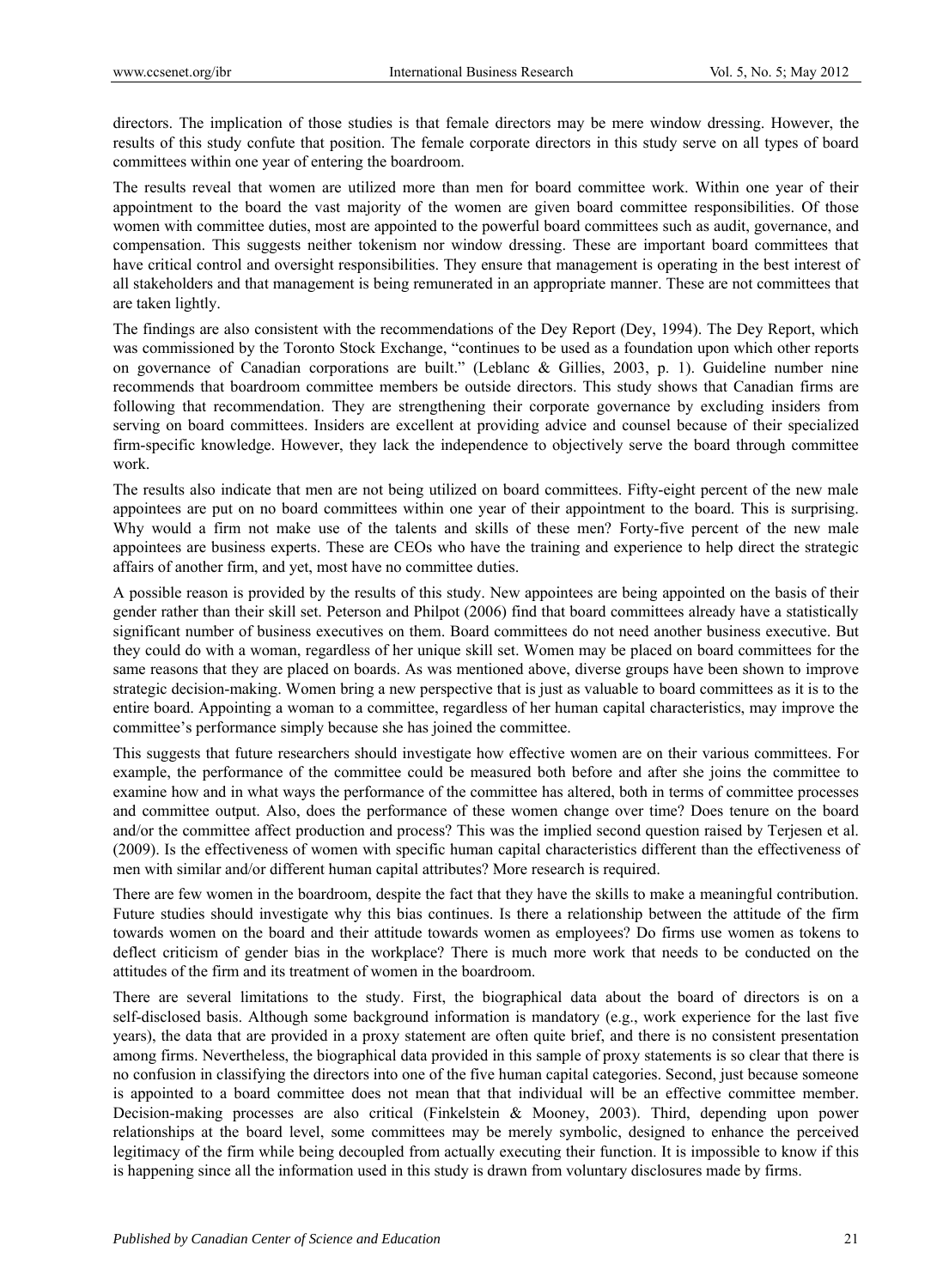## **6. Conclusion**

This study uses a match sample of 159 new female and 159 new male corporate directors who were appointed to the boards of directors of publicly traded Canadian corporations from 1996 to 2004. The results indicate that gender rather than human capital characteristics determines boardroom committee membership. For this sample, the majority of the new male directors are put on no board committees within one year of being appointed to the board, whereas, the new female directors are appointed to both the major board committees – audit, governance, and compensation – as well as the minor committees. Overall, the new female corporate directors are better utilized than their male counterparts.

With respect to committee work, there has been an evolution over time. In the 1980's Kesner (1988) finds that gender differentiates membership on the major board committees. This pattern continued in the 1990's. Bilimoria and Piderit (1994) find that men are preferred for membership on most of the powerful committees, while women are preferred for the minor ones. In the 2000's, women began to come into their own. Peterson and Philpot (2006) find that, although there is still a preference for women on the minor committees, gender and human capital does not differentiate membership on the major ones. This study finds that the new female appointees are put onto both the major and minor committees, within one year of joining a board of directors. Although the number of women on corporate boards remains small, those who do enter the boardroom are well utilized and can influence firm behavior through their membership on these powerful board committees. So, the tide is changing for women, albeit slowly.

#### **Acknowledgement**

Comments from workshop participants at Corporate Governance: New Theories, Trends and Evidence as well as participants at the annual conferences of the Society for Business Ethics, the Administrative Science Association of Canada, the International Conference for Advances in Management, and the Academy of Management are also greatly appreciated. Funding was provided by the CMA Brock Accounting Research and Education Centre. All errors or omissions are mine.

#### **References**

Baysinger, B. D., & Butler, H. H. (1985). Corporate governance and the board of directors: Performance effects of changes in board composition. *Journal of Law, Economics and Organization*, *1*(1), 101-124.

Baysinger, B. D., & Zardkoohi, A. (1986). Technology, residual claimants, and corporate control. *Journal of Law, Economics, and Organization, 2*, 339-349.

Becker, G. S. (1964). *Human Capital*. Chicago, IL: University of Chicago Press.

Bernardi, R. A., Bean, D. F., & Weippert, K. M. (2002). Signaling gender diversity through annual report pictures: A research note on image management. *Accounting, Auditing and Accountability Journal, 15*, 609-616. http://dx.doi.org/10.1108/09513570210441440

Bernardi, R. A., Bosco, S. M., & Vassill, K. M. (2006). Does female representation on boards of directors associate with *Fortune*'s "100 Best Companies to Work For" list?. *Business and Society, 45*, 235-248. http://dx.doi.org/10.1177/0007650305283332

Bilimoria, D. (2006). The relationship between women corporate directors and women corporate officers. *Journal of Management Issues*, *18*(1), 47-61.

Bilimoria, D., & Piderit, S. K. (1994). Board committee membership: Effects of sex-based bias. *Academy of Management Journal, 37*, 1453-1477. http://dx.doi.org/10.2307/256795

Bujaki, M. L., & McConomy, B. J. (2010). The portrayal of women in Canadian corporate annual reports. *Canadian Journal of Administrative Sciences*, *27*, 210-223. http://dx.doi.org/10.1002/cjas.146

Burke, R. (1997). Women on corporate boards of directors: A needed resource. *Journal of Business Ethics, 16*, 909-915. http://dx.doi.org/10.1023/A:1017987220508

Carpenter, M., & Westphal, J. (2001). The strategic content of external network ties: Examining the impact of director appointments on board involvement in strategic decision-making. *Academy of Management Journal, 44*, 639-660. http://dx.doi.org/10.2307/3069408

Catalyst. (2005). *Catalysts Canada Census of Women Corporate Officers and Top Earners of Canada*. Retrieved from www.catalystmomen.org/pressroom/press\_releases/4-27-05%202004%20COTE%20news.pdf.

Catalyst. (2009). *Quick Takes: 2008 Women in Business in Australia, Canada, South Africa & the United States*. Retrieved from http://www.catalyst.org/file/347/qt\_australia\_canada\_south\_africa\_us.pdf.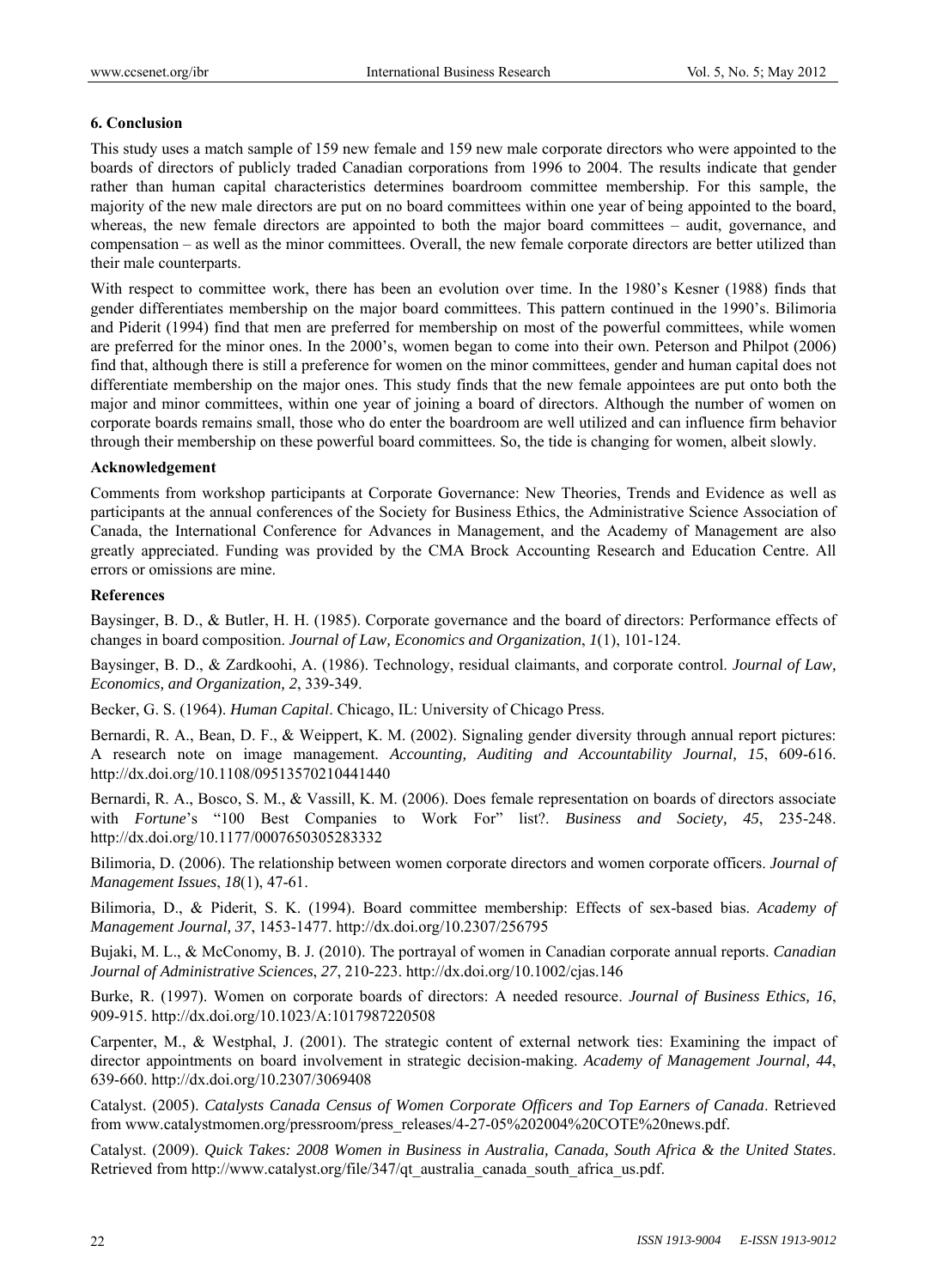Certo, S. T. (2003). Influencing initial public offering investors with prestige: Signaling with board structures. *Academy of Management Review, 28*, 432-446. http://dx.doi.org/10.5465/AMR.2003.10196754

Chen, G., Hambrick, D. C., & Pollock, T. G. (2008). Puttin' on the Ritz: Pre-IPO enlistment of prestigious affiliates as deadline-induced remediation. *Academy of Management Journal, 51*, 954-975. http://dx.doi.org/10.5465/AMJ.2008.34789666

Chua, W. F., & Petty, R. (1999). Mimicry, director interlocks, and the interorganizational diffusion of a quality strategy: A note. *Journal of Management Accounting Research, 11*, 93-104.

Cohen, J., Cohen, P., West, S. G., & Aiken, L. S. (2003). *Applied Multiple Regression/Correlation Analysis for the Behavioral Sciences* (3rd ed.). Mahwah, NJ: Lawrence Erlbaum Associates Publishers.

Daily, C. M., Certo, S. T., & Dalton, D. R. (1999). A decade of corporate women: Some progress in the boardroom, none in the executive suite. *Strategic Management Journal, 20*, 93-99. http://dx.doi.org/10.1002/(SICI)1097-0266(199901)20:1<93::AID-SMJ18>3.0.CO;2-7

Davis, G. (1991). Agents without principles? The spread of the poison pill through intercorporate network. *Administrative Science Quarterly, 36*, 583-613. http://dx.doi.org/10.2307/2393275

Dey, P. (1994). *Where Were the Directors? Guidelines for Improving Corporate Governance in Canada*. Toronto, ON: Toronto Stock Exchange.

DiMaggio, P. J., & Powell, W. W. (1983). The iron cage revisited: Institutional isomorphism and collective rationality in organizational fields. *American Sociological Review, 48*, 147-160. http://dx.doi.org/10.2307/2095101

Dunn, P. (2011). Diversity in the boardroom: Breaking the gender barrier in Canada. *Journal of Management & Governance*, forthcoming. Retrieved from http://www.springerlink.com/content/5g67h76h38517358/fulltext.pdf .

Farrell, K. A., & Hersch, P. L. (2005). Additions to corporate boards: The effect of gender. *Journal of Corporate Finance, 11*, 85-106. http://dx.doi.org/10.1016/j.jcorpfin.2003.12.001

Finkelstein, S., & Mooney, A. C. (2003). Not the usual suspects: How to use board process to make boards better. *Academy of Management Executive, 17*, 101-113. http://dx.doi.org/10.5465/AME.2003.10025204

Geletkanycz, M., & Hambrick, D. (1997). The external ties of top executives: Implications for strategic choice and performance. *Administrative Science Quarterly, 42*, 654-681. http://dx.doi.org/10.2307/2393653

Gillan, S. L., & Starks, L. T. (2000). Corporate governance proposals and shareholder activism: The role of institutional investors. *Journal of Financial Economics*, *57*, 275-305. http://dx.doi.org/10.1016/S0304-405X(00)00058-1

Haynes, K. T., & Hillman, A. (2010). The effect of board capital and CEO power on strategic change. *Strategic Management Journal*, *31*, 1145-1163. http://dx.doi.org/10.1002/smj.859

Hillman, A. J., Cannella, A. A., & Harris, I. C. (2002). Women and radical minorities in the boardroom: How do directors differ? *Journal of Management, 28*(6), 747-763. http://dx.doi.org/10.1177/014920630202800603

Hillman, A. J., Cannella, A. A., & Paetzold, R. L. (2000). The resource dependency role of corporate directors: Strategic adoption of board composition in response to environmental change. *Journal of Management Studies, 37*, 235-255. http://dx.doi.org/10.1111/1467-6486.00179

International Labour Organization. (2008). *Global Trends for Women – March 2008*. Geneva, Switzerland: The International Labour Coffice. Retrieved from

http://www.ilo.org/wcmsp5/groups/public/---dgreports/---dcomm/documents/publication/wcms\_091225.pdf

Judge, W., & Zeithaml, C. (1992). Institutional and strategic choice perspectives on board involvement in the strategic decision process. *Academy of Management Journal, 35*, 766-794. http://dx.doi.org/10.2307/256315

Kesner, I. F. (1988). Directors' characteristics and committee membership: An investigation of type, occupation, tenure, and gender. *Academy of Management Journal, 31*, 66-84. http://dx.doi.org/10.2307/256498

Leblanc, R., & Gillies, J. (2003). The coming revolution in corporate governance. *Ivey Business Journal, 68*(September/October), 1-11.

Lester, R. H., Hillman, A., Zardkoohi, A., & Canella, A. A. (2008). Former government officials as outside directors: The role of human capital and social capital. *Academy of Management Journal, 51*, 999-1013. http://dx.doi.org/10.5465/AMJ.2008.34789675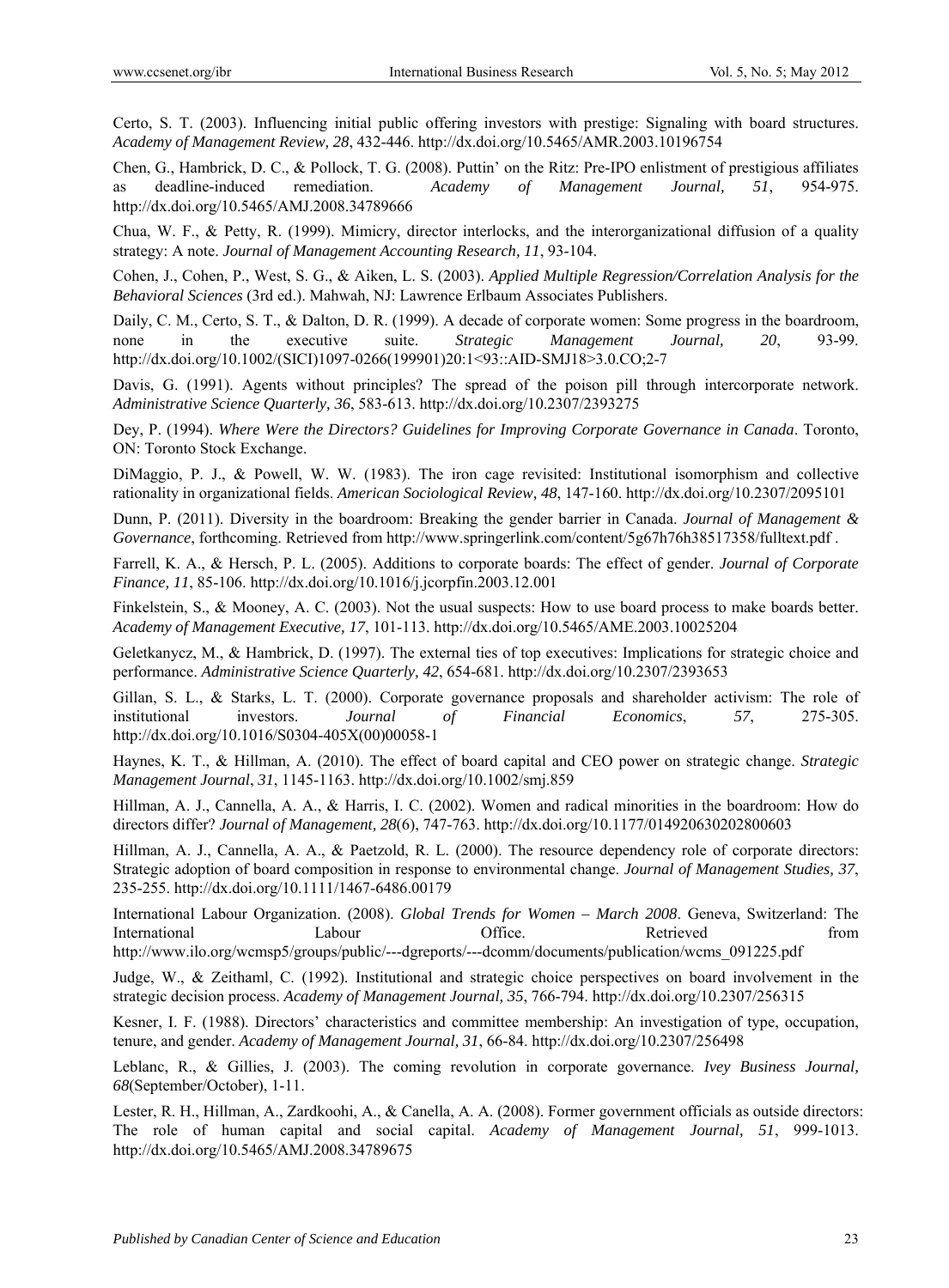Linck, J. S., Netter, J. M., & Yang, T. (2007). The Determinants of Board Structure. *Working paper*. Retrieved from http://ssrn.com/abstract=729935.

Lorch, J., & MacIver, E. (1989). *Pawns or Potentates: The Reality of America's Corporate Boards*. Boston, MA: Harvard University Press.

Markarian, M., & Parbonetti, A. (2007). Firm complexity and board of director composition. *Corporate Governance: An International Review, 15*(6), 1224-1243. http://dx.doi.org/10.1111/j.1467-8683.2007.00643.x

Meyer, J., & Rowan, B. (1977). Institutionalized organizations: Formal structures as myth and ceremony. *American Journal of Sociology, 83*, 340-36. http://dx.doi.org/10.1086/226550

Nielsen, S., & Huse, M. (2010). The contribution of women on boards of directors: Going beyond the surface. *Corporate Governance: An International Review*, *18*(2), 136-148. http://dx.doi.org/10.1111/j.1467-8683.2010.00784.x

Peterson, C., & Philpot, J. (2007). Women's roles on U.S. Fortune 500 boards: Director expertise and committee memberships. *Journal of Business Ethics, 72*, 177-196. http://dx.doi.org/10.1007/s10551-006-9164-8

Pfeffer, J., & Salancik, G. (1978). *The External Control of Organizations: A Resource Dependency Perspective*. New York, NY: Harper and Row.

Rose, C. (2007). Does female board representation influence firm performance? The Danish evidence. *Corporate Governance: An International Review*, *15*(2), 404-413. http://dx.doi.org/10.1111/j.1467-8683.2007.00570.x

Scott, W. R. (1995). *Institutions and Organizations*. Thousand Oaks, CA: Sage Publications, Inc.

Singh, V., Terjesen, S., & Vinnicombe, S. (2008). Newly appointed directors in the boardroom: How do women and men differ? *European Management Journal, 26*(1), 48-58. http://dx.doi.org/10.1016/j.emj.2007.10.002

Terjesen, S., Sealy, R., & Singh, V. (2008). Women directors on corporate boards: A review and research agenda. *Corporate Governance: An International Review*, *17*, 320-337. http://dx.doi.org/10.1111/j.1467-8683.2009.00742.x

Torchia, M., Calabrò, A., & Huse, M. (2011). Women directors on corporate boards: From tokenism to critical mass. *Journal of Business Ethics, 102*, 299-317. http://dx.doi.org/10.1007/s10551-011-0815-z

Valenti, A. (2004). Female Corporate Directors: An Institutional Approach to Appointments. Paper presented at *the Academy of Management annual conference*, New Orleans.

Watson, W. E., Kumar, K., & Michaelson, L. K. (2003). Cultural diversity's impact on interaction process and performance: Comparing homogeneous and diverse task groups. *Academy of Management Journal*, *36*(3), 590-602. http://dx.doi.org/10.2307/256593

Zahra, S. A., & Pearce, J. A., (1989). Boards of directors and corporate financial performance: A review and integrative model. *Journal of Management, 15*, 291-334. http://dx.doi.org/10.1177/014920638901500208

Zelechowski, D., & Bilimoria, D. (2004). Characteristics of women and men corporate inside directors in the US. *Corporate Governance: An International Review*, *12*(3), 337-342. http://dx.doi.org/10.1111/j.1467-8683.2004.00374.x

#### **Notes**

Note 1. This is consistent with prior research that finds that gender has no impact on the performance (measured by Tobin's Q) of Finish firms (Rose, 2007), nor on the performance (measured by ROE) of Canadian firms (Bujaki & McConomy, 2010).

Note 2. See Terjesen at al. (2008) for a review of the literature on tokenism in the boardroom with respect to women and minorities.

|        | 1996 | 007 | 1998 | 1000 | 2000 | 2001     | 2002     | 2003                | 2004               | <b>COLOR</b><br>Fotal |
|--------|------|-----|------|------|------|----------|----------|---------------------|--------------------|-----------------------|
| √umber |      |     |      | 10   | 10   | ^`<br>-- | <u>_</u> | $\sim$ $\sim$<br>υc | $\sim$<br><u>_</u> | $\sim$<br>.           |

Table 1. Number of new appointees by year